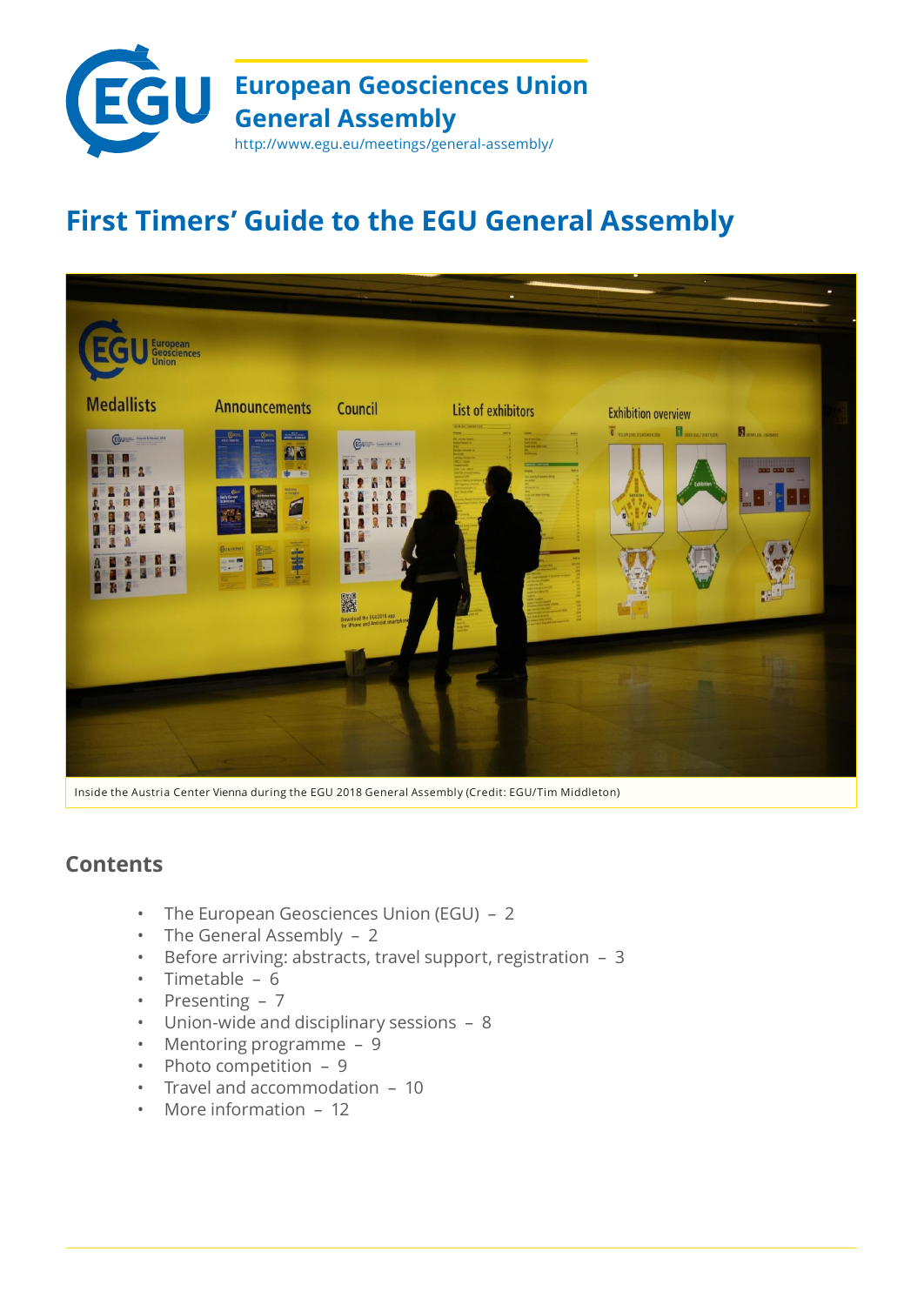## **The European Geosciences Union (EGU)**



The European Geosciences Union [\(www.egu.](http://www.egu.eu/) [eu\)](http://www.egu.eu/) is the leading organisation for Earth, planetary and space science research in Europe. EGU is a nonprofit interdisciplinary learned association of scientists founded in 2002 and with headquarters in Munich, Germany.

The EGU publishes a number of diverse [sci](http://www.egu.eu/publications/open-access-journals/)entific [journals](http://www.egu.eu/publications/open-access-journals/) that use an innovative open access format. It also organises a number of meetings, including the annual EGU General Assembly, and [education](http://www.egu.eu/education/) and [outreach](http://www.egu.eu/outreach/) activities. These activities include [Geosciences](http://www.egu.eu/outreach/gift/) [Information](http://www.egu.eu/outreach/gift/) For Teachers (GIFT) workshops,

the support of early career [researchers,](https://www.egu.eu/ecs/) media services (including press [releases\)](http://www.egu.eu/news/press-releases/), the EGU [blogs,](http://blogs.egu.eu/) and a monthly email [newsletter,](http://www.egu.eu/newsletter/) together with an awards and [medals](http://www.egu.eu/awards-medals/) programme for outstanding scientists. We also fund [training](https://www.egu.eu/meetings/support-requests/) schools and conferences, including EGU Galileo [Conferences,](https://www.egu.eu/meetings/galileo-conferences/) which address well-focused, cutting-edge topics at the frontier of geosciences research.

## **The General Assembly**

The EGU General Assembly is the largest and most prominent European geosciences event, attracting thousands of scientists from all over the world (more than 16,000 in 2019). The meeting's sessions cover a wide range of topics, including volcanology, planetary exploration, the Earth's internal structure and atmosphere, climate, energy and resources. The EGU General [Assembly](https://www.egu2020.eu/) 2020 will be held in Vienna, Austria from 3 to 8 May 2020.

The first General Assembly of the European Geosciences Union was held in Nice, France, in 2004 and subsequent General Assemblies have been held at the Austria Center Vienna (ACV) in Vienna, Austria. Each EGU annual meeting regularly convenes scientists from more than 100 countries. The participants give presentations in multiple fields across the Earth, planetary and space sciences.

While the scientific programme of the meeting is coordinated by the **EGU [Programme](https://egu2020.eu/about_and_support/programme_committee.html) Committee**, the logistics are mostly handled by our meeting organiser, [Copernicus](https://meetings.copernicus.org/) Meetings.

## **Communication and online resources**

The main source of information is the General [Assembly](https://www.egu2020.eu/) website. Details of previous meetings can be found on the EGU [website.](http://www.egu.eu/meetings/general-assembly/) You can submit abstracts, register for the event and browse the session programme on the Assembly website.

The European Geosciences Union's official blog [\(geolog.egu.eu\)](http://blogs.egu.eu/geolog/), [Facebook](https://www.facebook.com/EuropeanGeosciencesUnion) page and Twitter [account](https://twitter.com/EuroGeosciences) (@EuroGeosciences, conference hashtag: **#EGU20**) are also good sources of information and news in the run up to, and during, the General Assembly. They are frequently updated during the meeting and are an excellent way of following what's going on at the conference.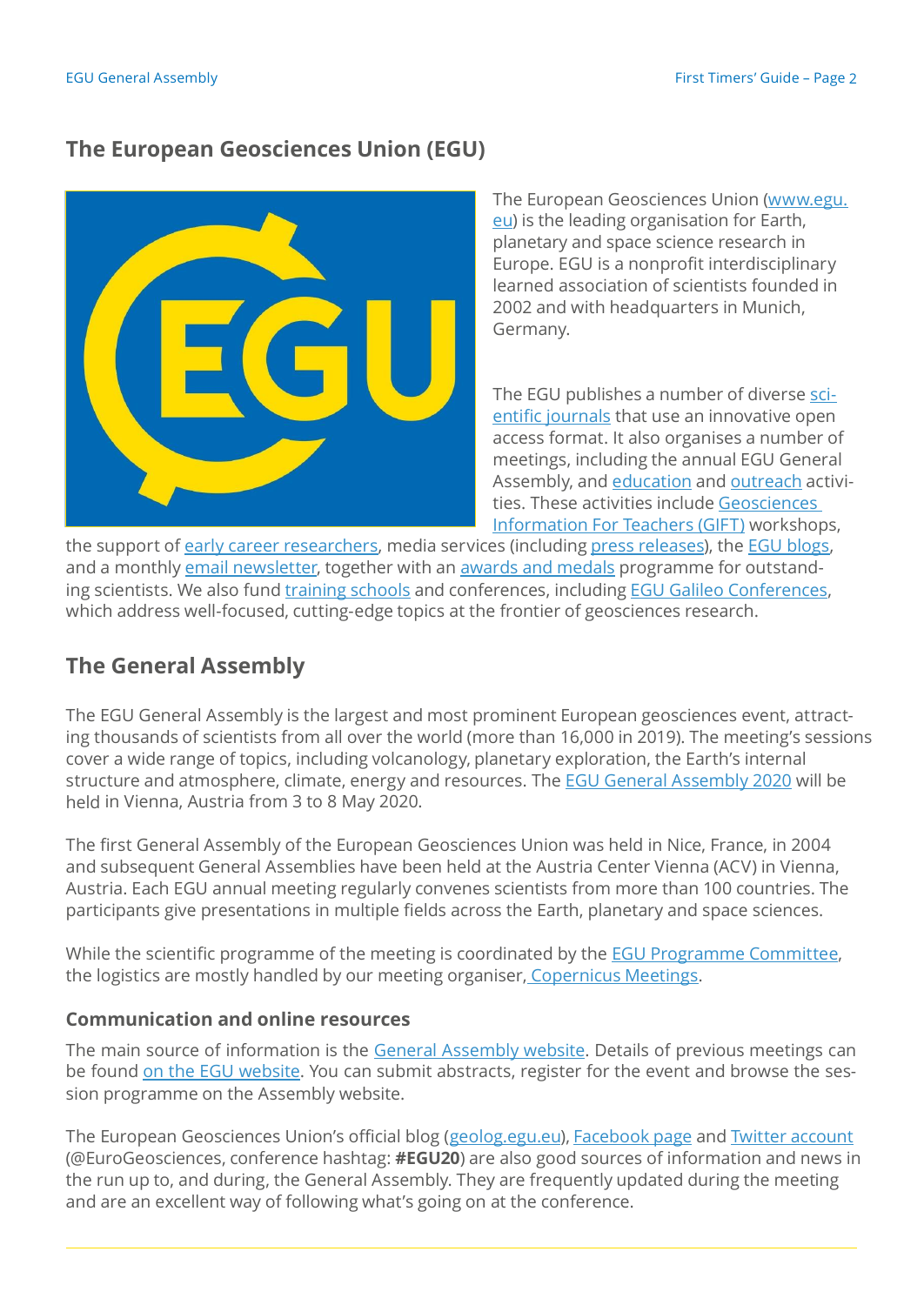The EGU General Assembly 2020 mobile app will be available a few days/weeks prior to the General Assembly. You will be able to download it by scanning the QR code available on the [General](https://www.egu2020.eu/) Assembly [website](https://www.egu2020.eu/) or by going directly to [app.egu2020.eu](https://www.egu2020.eu/) on your mobile device. You will be directed to the version of the EGU General Assembly 2020 app for your particular smartphone, which you can download for free. The app can be used to browse and search the meeting programme, select presentations to be added to your own personal programme, and find out more about the General Assembly on Twitter.

Another good source of information at the General Assembly is the daily digital newsletter EGU Today, which highlights sessions and events at the meeting each day of the week. Issues are available online on the General Assembly website and through the conference app during the meeting.

## **Before arriving: abstracts, travel support, registration**

#### **New abstract guidelines**

Only EGU members are eligible to submit abstracts to the General Assembly. You can easily become a member, or renew your membership, at [https://www.egu.eu/membership/benefits/.](https://www.egu.eu/membership/benefits/) Students receive a 50% discount in their membership rate. All EGU members benefit from substantially reduced registration rates to the meeting.

In 2019, EGU introduced a one-abstract rule. Authors are allowed as first author to submit either one regular abstract plus one abstract solicited by a convener, or two solicited abstracts. A second regular abstract can be submitted to the Educational and Outreach Sessions (EOS) programme group (maximum number of abstracts, including solicited abstracts, remains two). Possible submissions for first authors are: 1 regular + 1 solicited abstract; or 2 solicited abstracts; or 1 regular or solicited abstract + 1 EOS abstract (regular or solicited). Participants can be co-authors on additional abstracts in which they are not the first author.

### **Submitting an abstract**

Abstracts should be short (100–500 words), clear, concise and written in English. They should not include any figures or tables. When writing an abstract, any mathematical symbols and equations you wish to include must be typed in or embedded as an image, and you should make sure you use metric units. Before submission, we recommend that you carefully compile and thoroughly check your abstract, particularly with regards to the list of authors, to avoid any last-minute changes. Abstracts can be presented either as a poster, oral, or during a PICO [\(Presenting](https://egu2020.eu/guidelines/pico_presenter_guidelines.html) Interactive [COntent\)](https://egu2020.eu/guidelines/pico_presenter_guidelines.html) session by the author or one of the co-authors. Upon submission, you must designate a specific session for each abstract. Online guidelines are available on the EGU General [Assembly](https://www.egu2020.eu/) [2020 website.](https://www.egu2020.eu/) For the 2020 General Assembly, the deadline for the receipt of abstracts is **15 January 2020, 13:00 CET**, or **1 December 2019** if you are applying for travel support.

- Use a text editor of your choice to compile your abstract: title, author(s), affiliation(s) of author(s), and abstract text. Your abstract body should have 100–500 words.
- Browse through the session [programme](http://meetingorganizer.copernicus.org/egu2020/sessionprogramme) (called 'Call for abstracts' prior to the abstract deadline) and select the session of your interest.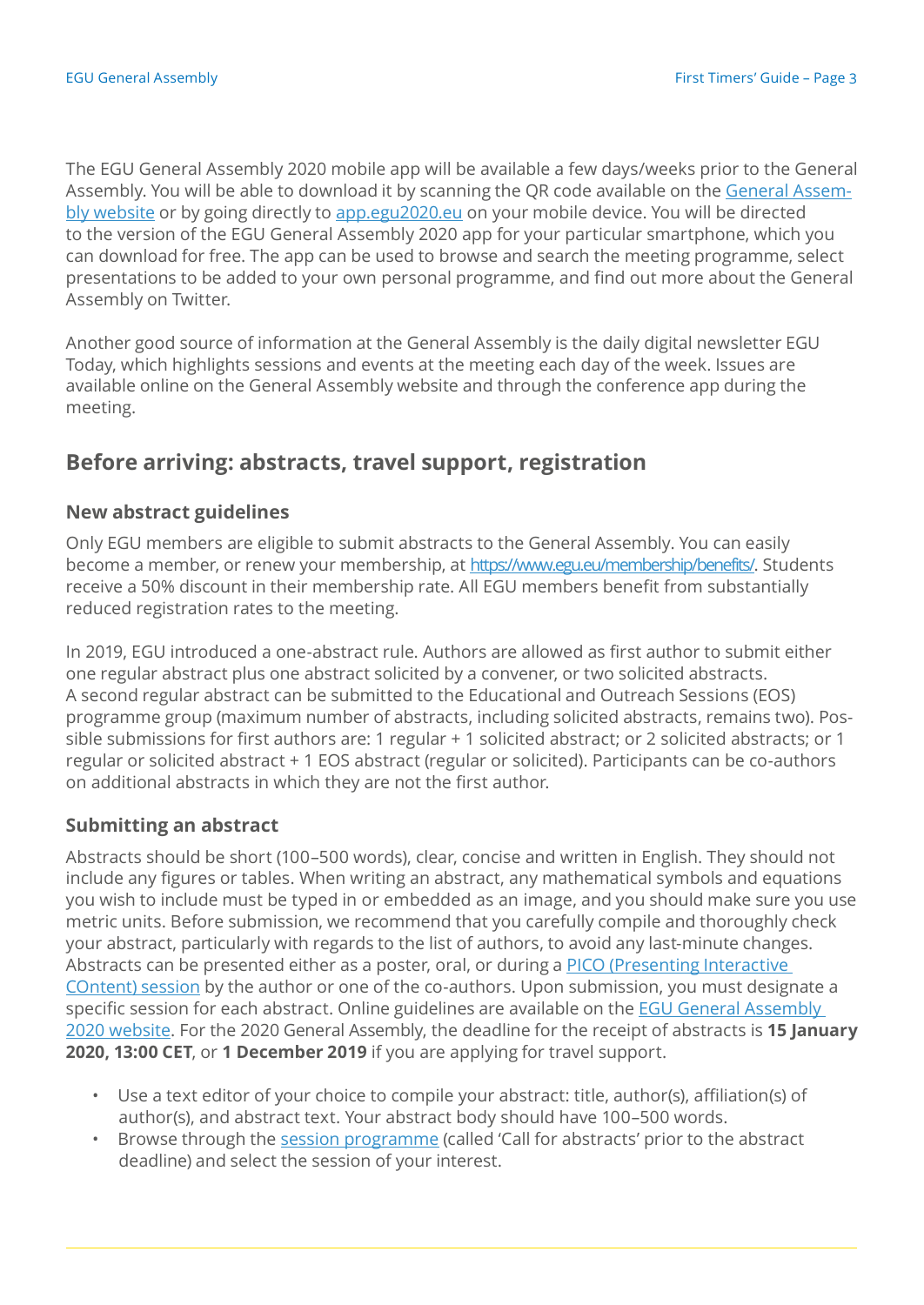

Poster Hall at the EGU 2018 General Assembly at the Austria Center Vienna (Credit: EGU/Keri McNamara)

- Use the abstract submission link at the respective session. Please keep in mind that submission of the same abstract to more than one session is not allowed. Duplicates will be rejected.
- You will be asked to log in to the Copernicus Office Meeting Organizer. Use your account data or create a new account.
- Fill in the submittal information about title, author(s), and affiliation(s) of author(s).
- ORCID numbers will be linked to authors that have their ORCID included in the personal data section of their **Copernicus account**.
- For your abstract body, the submission form provides you with an HTML editor.
- Select your preference for poster presentation or for oral presentation. However, please be aware that there is no guarantee that an oral preference can be realised. If a session is identified as a PICO session, the oral/poster preference cannot be selected as the abstract is automatically marked as PICO.
- Accept the license & copyright [agreement](https://egu2020.eu/abstracts_and_programme/licence_and_copyright.html) as well as the rules of [conduct](https://egu2020.eu/about_and_support/rules_of_conduct.html) and proceed to the abstract preview.
- If the conversion of your abstract fails, please specify your problems and Copernicus [\(mailto:egu2020@copernicus.org\)](mailto:egu2020@copernicus.org) will then take care of them;
- In any case, please indicate your invoice details for the abstract processing charge [\(APC\)](https://egu2020.eu/abstracts_and_programme/apc_information.html) as well as your payment method (credit card or PayPal). If the first author of the abstract has not yet become an EGU member, the abstract submission form requires you to pay membership in addition to the APC. You will then receive two separate invoices for the APC and the membership fee.
- Submit your abstract. You will receive a confirmation email providing your abstract number. Should you not receive the abstract submission confirmation email within 24 hours, please check your spam folder first and then contact Copernicus at [egu2020@copernicus.org.](mailto:egu2020@copernicus.org.)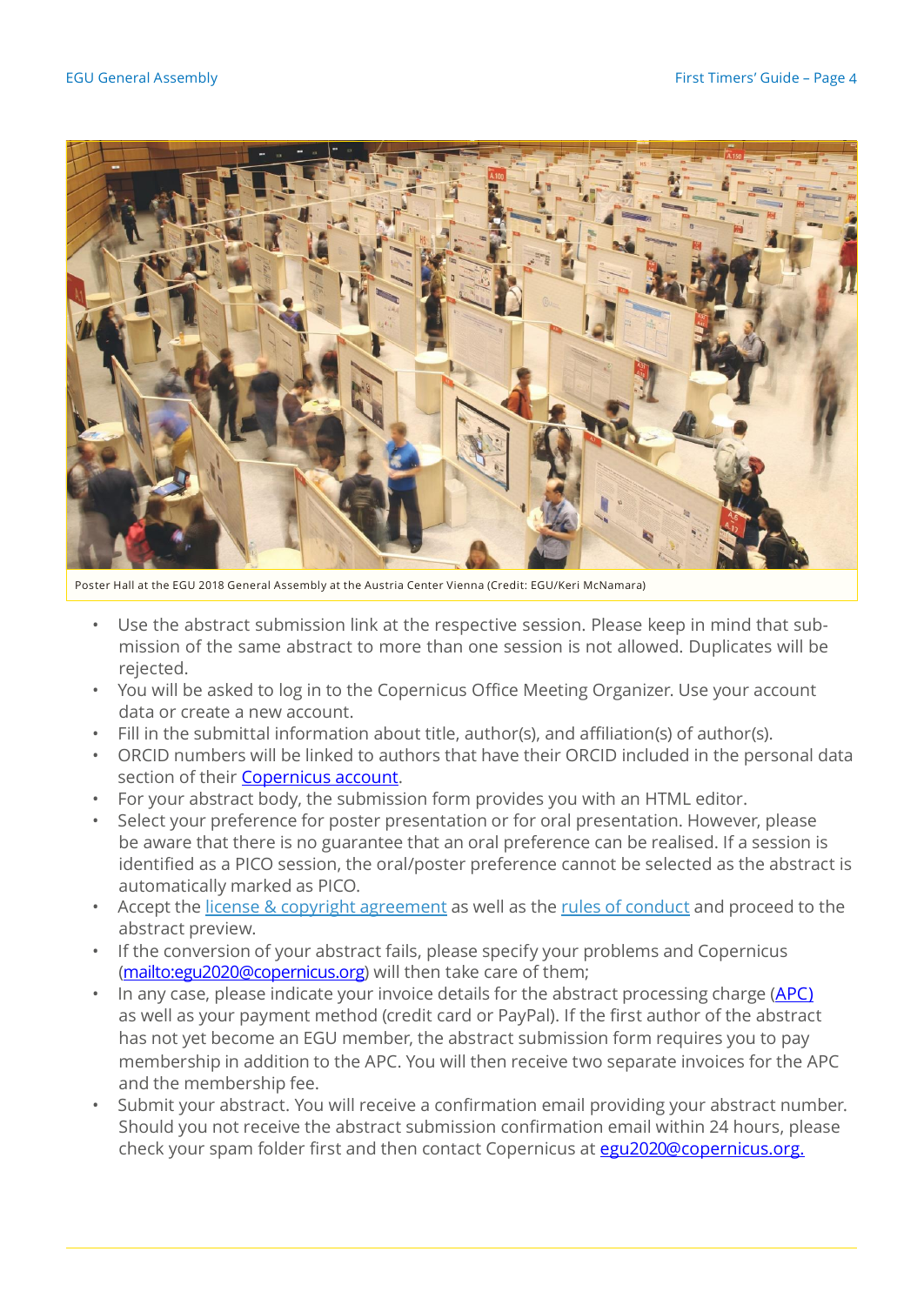Please note that an APC of €40 must be paid for each abstract submission. For late abstracts (submitted by conveners after 15 January 2020 but by the strict deadline of 24 January 2020, 13:00 CET), a higher APC of €80 gross will be invoiced. Abstracts are only processed and available for the session organisation by conveners after the payment is complete. Please note that this is a processing charge and not a publishing fee. Therefore, APCs are non-refundable in case of abstract withdrawal, rejection or double submission. Further, the APC does not register you for the General Assembly so you must [register](https://egu2020.eu/register_and_venue/registration.html) separately to attend the meeting and pay the appropriate registration fee. Solicited speakers do not receive discounted APCs, registration fees or travel reimbursement. Additional information about why the EGU introduced APCs back in 2011 is [available](http://meetings.copernicus.org/egu2011/reasons_for_introducing_an_apc.html) online.

## **Roland Schlich Travel Support**

The EGU is committed to promoting the participation of both early career scientists and established researchers from low- and middle-income countries who wish to present their work at the EGU General Assembly. To encourage participation of scientists from both these groups, a limited amount of the overall budget of the EGU General Assembly is reserved to provide financial support to those who wish to attend the meeting. The financial support may include waiving of the registration fee and a refund of the APC related to the abstract for which support was requested. Additionally, the grant may include support for travel expenditures. Note that, in honour of Roland Schlich, who was instrumental in the formation of EGU, the travel award programme was renamed in late 2017 and is now known as the Roland Schlich Travel Support scheme.

You fulfil the EGU's [criteria](https://www.egu.eu/awards-medals/ecs-definition/) as an early career scientist (ECS) if:

- An early career scientist (ECS) is an undergraduate or postgraduate (Masters/PhD) student or a scientist who has received their highest degree (BSc, MSc, or PhD) within the past seven years.
- Provided parental leave fell into that 7-year period, up to one year of parental leave time may be added per child, where appropriate.

Each support award is granted to the contact author for a particular abstract. Should this abstract be withdrawn before the meeting or not be presented when the awarded author is present, the award has to be returned, i.e. the author in question will be asked to register and, if necessary, to pay back the money received. Awards cannot be transferred.

The Roland Schlich Travel [Support](https://egu2020.eu/about_and_support/roland_schlich_travel_support.html) scheme includes the following grants:

- **• Early Career Scientist's Travel Support (ECSTS):** this grant includes a free registration together with a refund of the APC related to the abstract for which support was requested. Depending on the decision of the Support Committee, additional financial support for the travel expenditures with a maximum of €300 could be granted as well.
- **• Established Scientist's Travel Support (ESTS)** this grant includes a free registration together with a refund of the APC related to the abstract for which support was requested. Depending on the decision of the Support Committee, additional financial support for the travel expenditures with a maximum of €300 could be granted as well.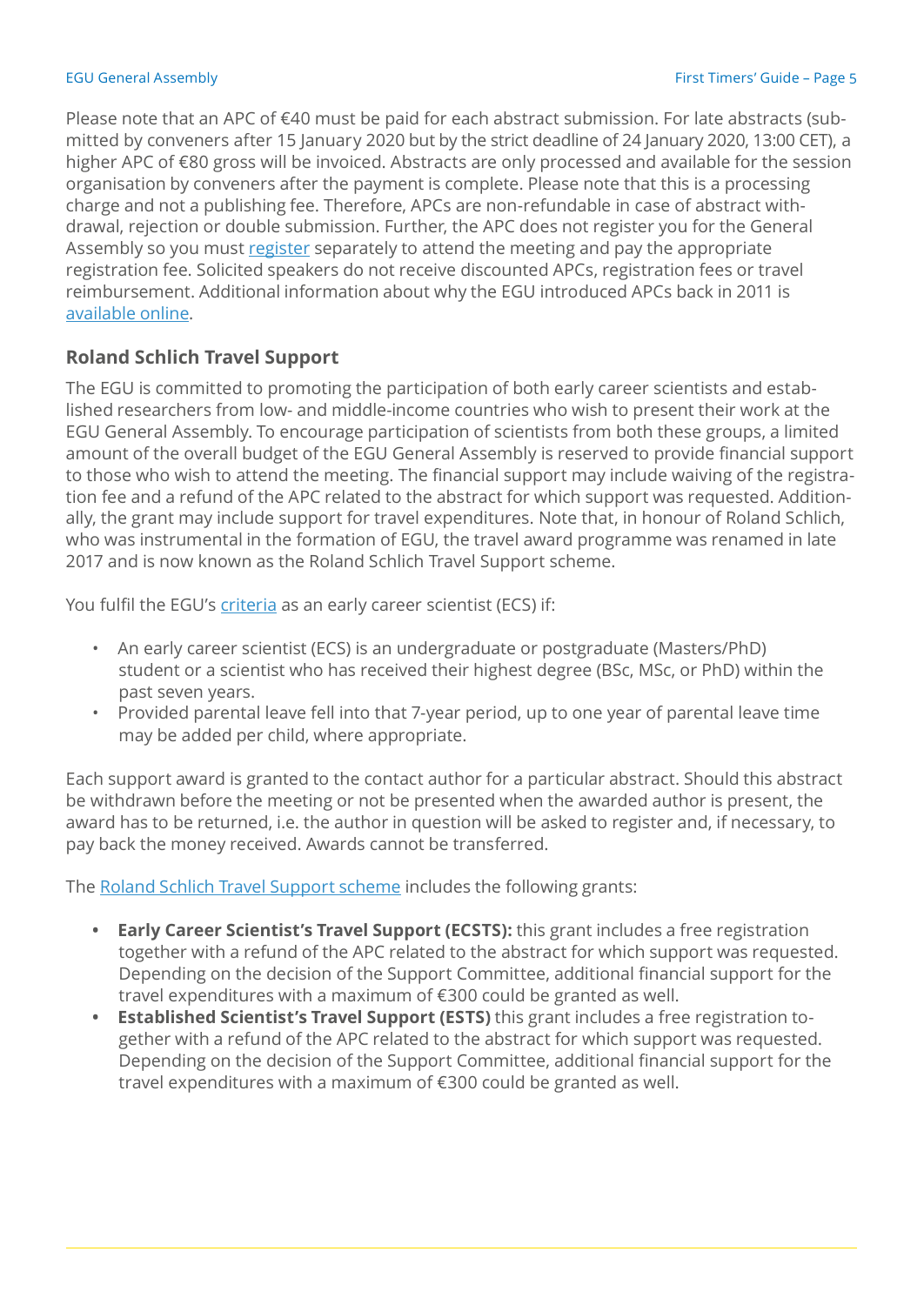Scientists who wish to apply for financial support must be the contact author, as well as the first and presenting author, of their contribution and they must submit an abstract by **1 December**. For more information about the Roland Schlich Travel Support scheme, including eligibility conditions and how to apply, please check the EGU General Assembly [2020 website.](https://egu2020.eu/about_and_support/roland_schlich_travel_support.html)

#### **Registration**

Discounts for registration are given for EGU members, students and senior scientists. Pre-registration is possible at a lower rate and on-site registration is also available. Further information, including registration fees, can be found on the EGU General Assembly '[Registration](https://egu2020.eu/register_and_venue/registration.html)' page. Registration includes a name badge and a free travel pass for central Vienna for Monday–Friday of the General Assembly. Registration desks are open on Sunday afternoon before the opening reception to allow participants to register and pick up conference materials.

## **Timetable**

Each day of the EGU General Assembly begins at 08:30 and ends at 20:00, is organised in time blocks (TBs), and includes a number of breaks. In 2020, the schedule will be as follows:

| 08:30-10:15 | TB1: Posters, orals, PICOs                                                   |
|-------------|------------------------------------------------------------------------------|
| 10:15-10:45 | Coffee break                                                                 |
| 10:45-12:30 | TB2: Posters, orals, PICOs                                                   |
| 12:30-14:00 | Lunch break                                                                  |
| 14:00-15:45 | TB3: Posters, orals, PICOs                                                   |
| 15:45-16:15 | Coffee break                                                                 |
| 16:15-18:00 | TB4: Posters, orals, PICOs                                                   |
| 18:00-19:00 | TB5: Networking Break: extra poster viewing, exhibition, division networking |
| 19:00-20:00 | TB6: Townhalls, some medal lectures, some short courses, special events      |

Posters will remain hung from 08:00 – 19:00, with the official viewing and presenting time being the time when the corresponding poster session is scheduled. During breaks between TB1 & TB2 and TB3 & TB4, free tea and coffee will be available in the poster halls as well as in other selected coffee points around the conference centre. During TB5 beer and soft drinks will be available in the poster halls and exhibition areas. This dedicated networking slot will give attendees additional time to discuss and interact with colleagues, to view posters and to visit the exhibition. As in the past, townhall sessions will take place from 19:00 until 20:00 in TB6.

Sessions are designed to run concurrently, and rooms for sessions associated with the same programme group are, as much as possible, kept close together. With the exception of the medal lectures and other selected talks, each oral presentation is to be no longer than 15 minutes (including 3 minutes of questions). Posters are organised by session and posters for one programme group will be adjacent to each other. In addition, EGU keeps posters of related programme groups close to each other.

It is easy to get 'conference burnout' at the General Assembly so please take the time to visit posters and other events such as the photo competition. Medal lectures can be very interesting, even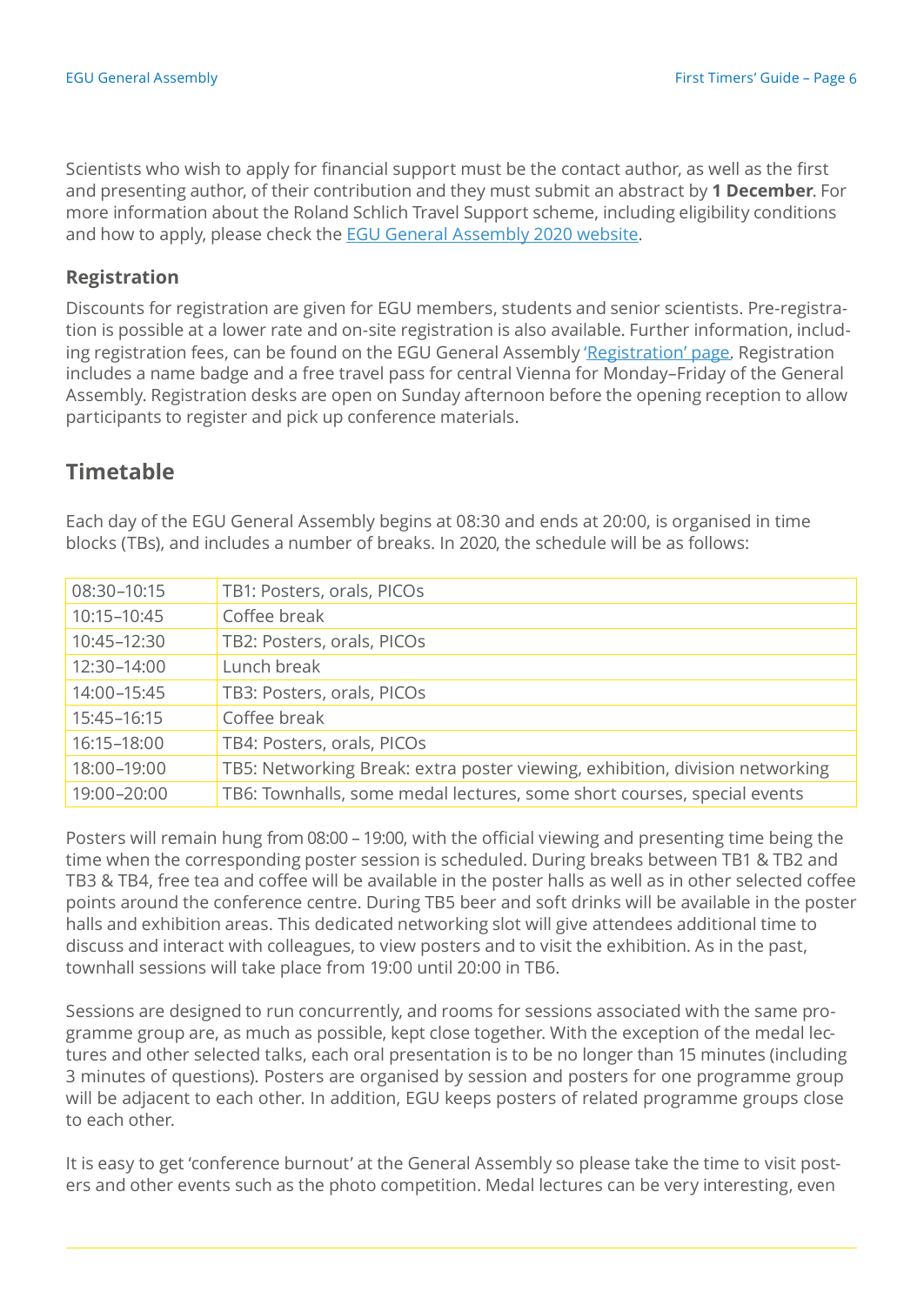if they are not in your field. If you feel overwhelmed, you can recharge in the General Assembly quiet room or take some time out to explore the beautiful park behind the conference centre.

## **Presenting**

### **Oral presentations**

Full guidelines for oral [presentations](https://egu2020.eu/guidelines/oral_presenter_guidelines.html) are available on the General Assembly website a few months before the meeting. Oral presentations are organised by session, as indicated in the programme. They are scheduled in specific lecture rooms together with the time of presentation. The various 15-minute-long oral presentations are scheduled in four time blocks per day, each of which is 105 minutes long. Please note that the duration of an oral presentation includes 3 minutes for questions and discussion, e.g., a 15-minute presentation should comprise of a 12-minute talk and 3 minutes of discussion and questions.

Since oral presentations are not organised centrally, authors are asked to upload their presentations in the relevant room at least 30 minutes before the start of the session. A lecture room assistant will be available to help with this. Each room has a laptop, projector and a microphone. In the larger rooms you are asked to use the mouse to point at items in your slides to ensure that the pointer is visible from the back and (where applicable) on dual screens. Laptops provided have PowerPoint installed. It is strictly prohibited to take photos and/or copies from notebooks of any scientific material without permission from the authors.

#### **Poster presentations**

Full guidelines for poster [presentations](https://egu2020.eu/guidelines/poster_presenter_guidelines.html) are available on the General Assembly website a few months before the meeting. The poster boards at the General Assembly are landscape and 197 cm wide x 118 cm high (e.g. landscape A0 posters as an often-used format fit perfectly). Posters should be put up by 08:00 in the morning and remain up until 19:00. All the material necessary for attaching the poster to the poster board is available at the facility desks in the respective poster area. In addition, there are assistants to help authors in putting up or in taking down their posters. For each poster board, there is a desk for placing a private notebook/MacBook for additional PowerPoint or video presentations. European-type power sockets are available. You will be sent your poster location (e.g. XY0439) via email prior to the General Assembly and it will also be listed online in the session programme. You can find the exact location of your poster using the online floor plans (check the relevant section on the General [Assembly](https://egu2019.eu/register_and_venue/floor_plans.html) website (link to 2020 floor plans not yet available at the time of writing). The attendance time should be sent to you prior to the event. Please retrieve your poster at the end of the day as those that are not collected will be disposed.

### **PICO presentations**

Full guidelines for PICO [\(Presenting](https://egu2020.eu/guidelines/pico_presenter_guidelines.html) Interactive COntent) [presentations](https://egu2019.eu/guidelines/pico_presenter_guidelines.html) are available on the General Assembly website a few months before the meeting. PICO scientific sessions start with a series of 2-minute long presentations, one from each presenting author. They can feature traditional PowerPoint slides, a movie, an animation, or simply a PDF showing your research on a large screen. After the



Researchers discuss PICO presentations. (Credit: EGU/Foto Pfluegl)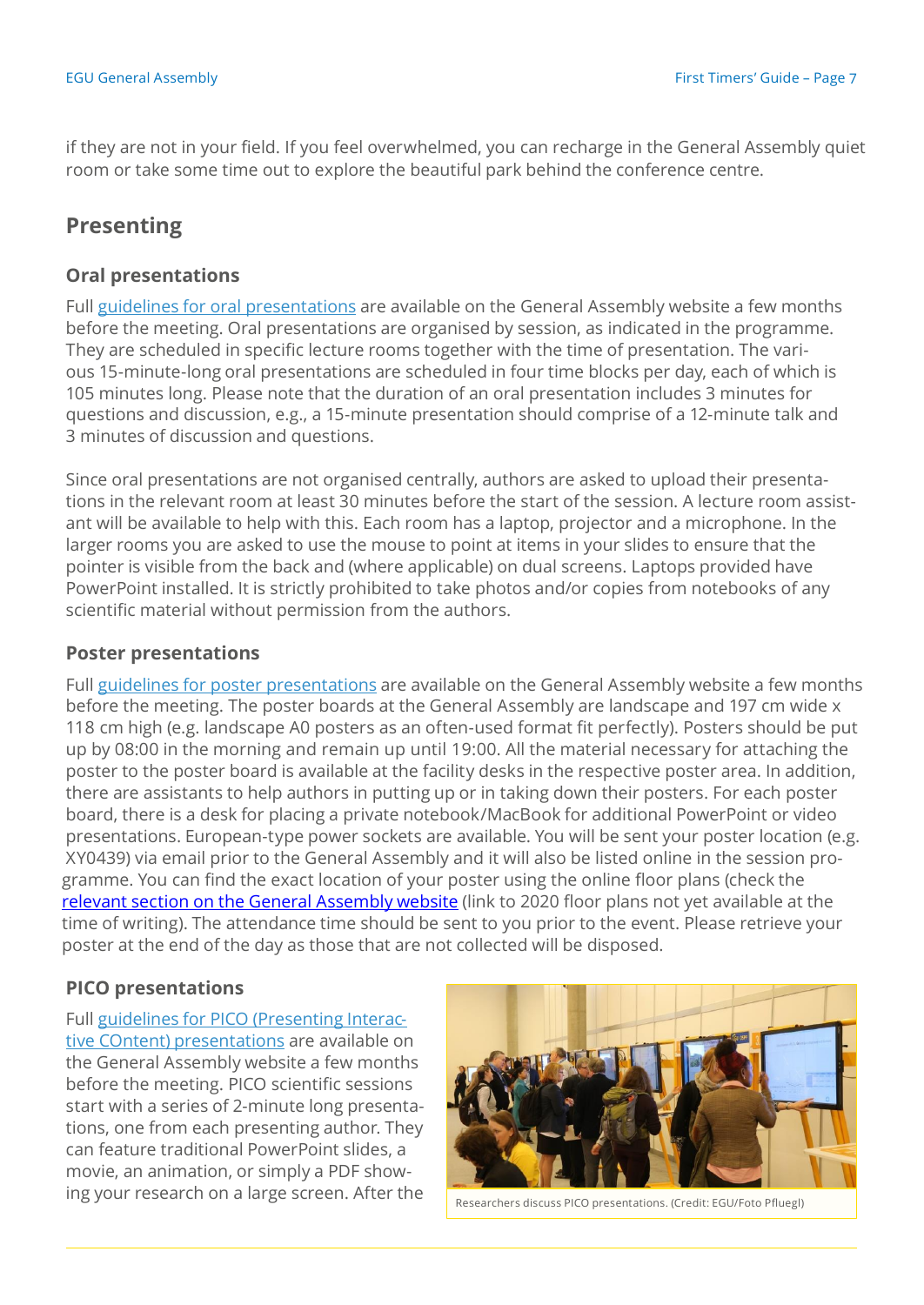2-minute talks, the audience can explore each presentation on touch screens, where authors are available to answer questions and discuss their research in more detail. Furthermore, the presentations remain available after the end of a PICO session and can be viewed on the touch screens throughout the day of the session. This gives the opportunity to later discuss your research with colleagues who were not able to attend your session. Find out more about PICO in '[PICO:](https://cdn.egu.eu/static/latest/meetings/ga/PICO_Guide.pdf) the howto guide to [Presenting](https://cdn.egu.eu/static/latest/meetings/ga/PICO_Guide.pdf) Interactive COntent'.

## **Union-wide and disciplinary sessions**

There are several Union-wide sessions of particular interest to all conference participants at the General Assembly. The most important are:

- **• Union Symposia (US)**: Union Symposia are Union-wide events of general appeal that generally last for two time blocks.
- **• Great Debates (GDB):** Great Debates, which last for one time block, feature a panel of experts and stakeholders (ranging from academia to industry and interest groups) on a specific topic. The debates often start with short statements from the panelists, which are then debated. Questions from the audience are an integral part of the debates.
- **• Medal Lectures (ML):** During the General Assembly scientists awarded Union and division medals and awards give Medal Lectures. These may take place during scientific sessions (for division medals) or at another time (such as TB5).

Also of highlight are the **Education and Outreach Sessions (EOS).** Sessions in the EOS programme group have a strong focus on educational initiatives and the successful communication of science to the public. In addition, sessions allow participants to learn how best to engage the public with their research and new ways of assessing the effectiveness of engagement techniques.

Some sessions at the Assembly relate to the running of the EGU, its divisions and its activities. These are public sessions the EGU membership is encouraged to attend to provide feedback to those who run the EGU. It also features networking events such as journal or ECS receptions. Of highlight are:

- **• Plenary:** This is an annual event open to all EGU members where the past and future development of the EGU is discussed, normally at lunchtime on Monday. The whole EGU Council attends, and it is the main meeting for putting new ideas forward to the organisation. Sandwiches and water are provided to participants.
- **• Division Meetings (DM):** Division Meetings are where division-level items are discussed before being reported to the Council, in line with EGU's bottom-up structure. All are welcome to contribute to these meetings, where sandwiches are often available.
- **• Meet EGU (EGU):** This is your opportunity to meet those involved in the running of the EGU. For up to one and a half hours you'll have a chance to meet, chat with, and provide feedback to EGU division presidents, EGU Executive members, EGU journal editors and division and Union ECS representatives.

Other Union-wide sessions are:

**• Short Courses (SC):** These workshop-type sessions provide participants with the opportunity to learn about a new subject or further their knowledge in a particular area. These run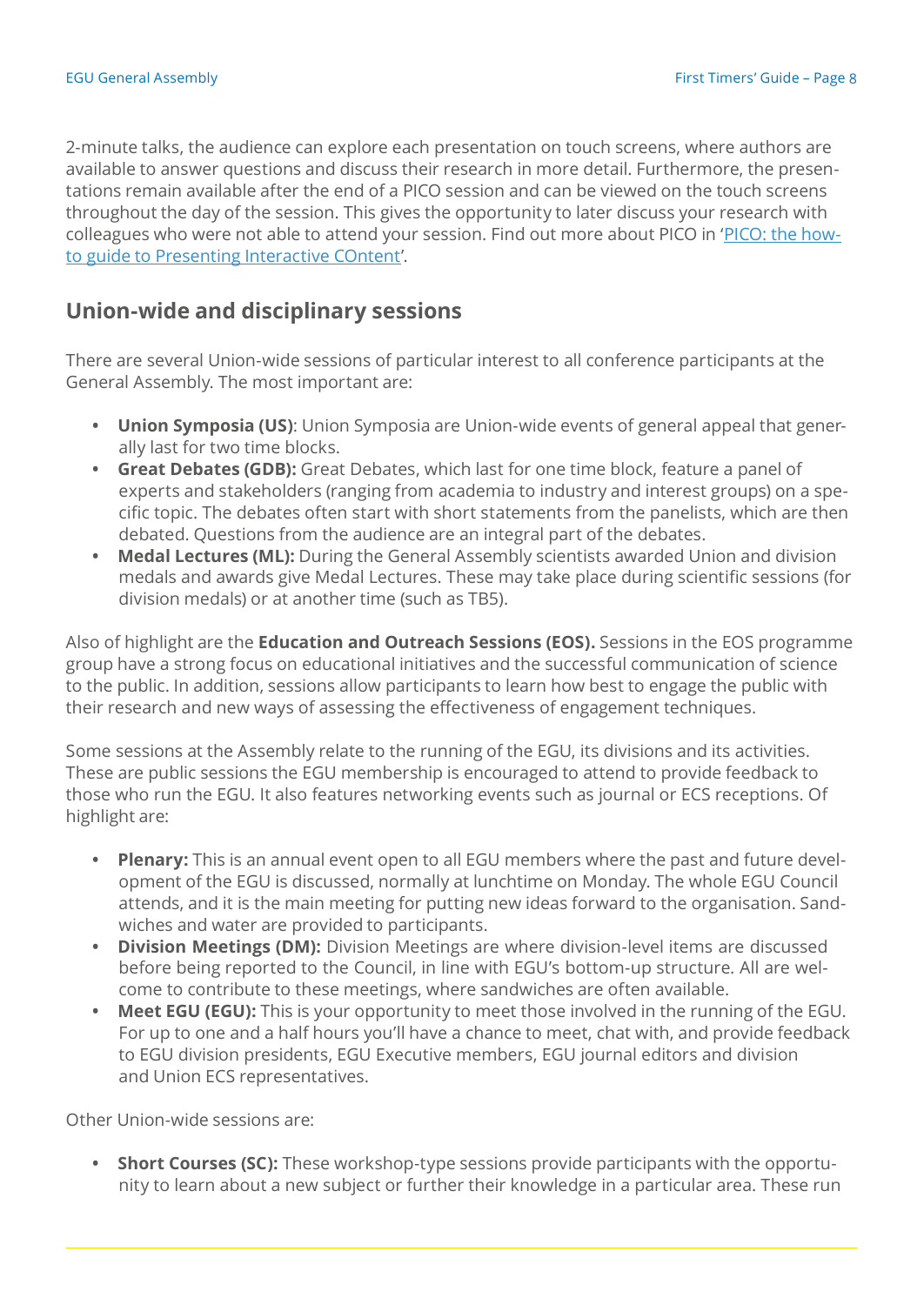for one or two time blocks. Some courses require contact with the conveners in advance, whereas others can be attended without prior notice.

**• Townhall and Splinter Meetings (TSM):** Townhall meetings are open to all participants and typically feature open discussion and participation from the audience. They take place from 19:00 to 20:00. Splinter meetings are side meetings (either public or by invitation only) that can be organised by participants during the course of the conference.

#### **Inter- and Transdisciplinary Sessions (ITS)**

Sessions in the ITS category tackle a common theme through an inter- and/or transdisciplinary combination of approaches, aiming to foster cross-division links and collaborations. They were launched for the first time at the 2016 General Assembly. In 2020, there will be five ITS themes: 'Geoscience and Society', 'Anthroposphere - Geosphere interactions', 'Tipping points, thresholds and resonance', 'Big data, machine learning and artificial intelligence in the Geosciences', and 'Scientific challenges posed by global change'. For more information, check the **ITS guidelines**.

#### **Disciplinary sessions**

The vast majority of sessions at the EGU General Assembly are disciplinary sessions that give participants the opportunity to present and discuss their research with their peers. They cover the full spectrum of the geosciences and the space and planetary science and include oral, PICO and/or poster presentations.

## **Mentoring programme**

EGU offers a mentoring programme for novice conference attendees, students, and early career scientists at its annual General Assembly, to facilitate new connections that may lead to long-term professional relationships within the Earth, planetary and space science communities. Registration to the programme usually opens in November of the year prior to the General Assembly and closes at the end of January.

Mentees are matched with a senior scientist (mentor) to help them navigate the conference, network with conference attendees, and exchange feedback and ideas on professional activities and career development. The EGU will match mentors and mentees prior to the conference, and is also organising meeting opportunities for those taking part in the mentoring programme.

For more information, and to sign up, check https:/[/www.egu.eu/outreach/mentoring/.](http://www.egu.eu/outreach/mentoring/)

## **Photo competition**

Since 2010 there has been a *photo [competition](https://imaggeo.egu.eu/photo-competition/)* open to all those pre-registered to the General Assembly. A call for entries goes out in mid or late January, with images being submitted to *Imaggeo* in the four weeks after. Photos can be on any broad theme related to the Earth and space [sciences](http://imaggeo.egu.eu/). Each pre-registered participant can submit up to three photos and one moving image.

If you submit your images to the EGU Photo Competition, you also are submitting the photos to the EGU's image repository, Imaggeo. Being open access (see the copyright [information](https://imaggeo.egu.eu/copyright/) online), it can be used by scientists for their presentations or publications, and more, provided the photographer is credited.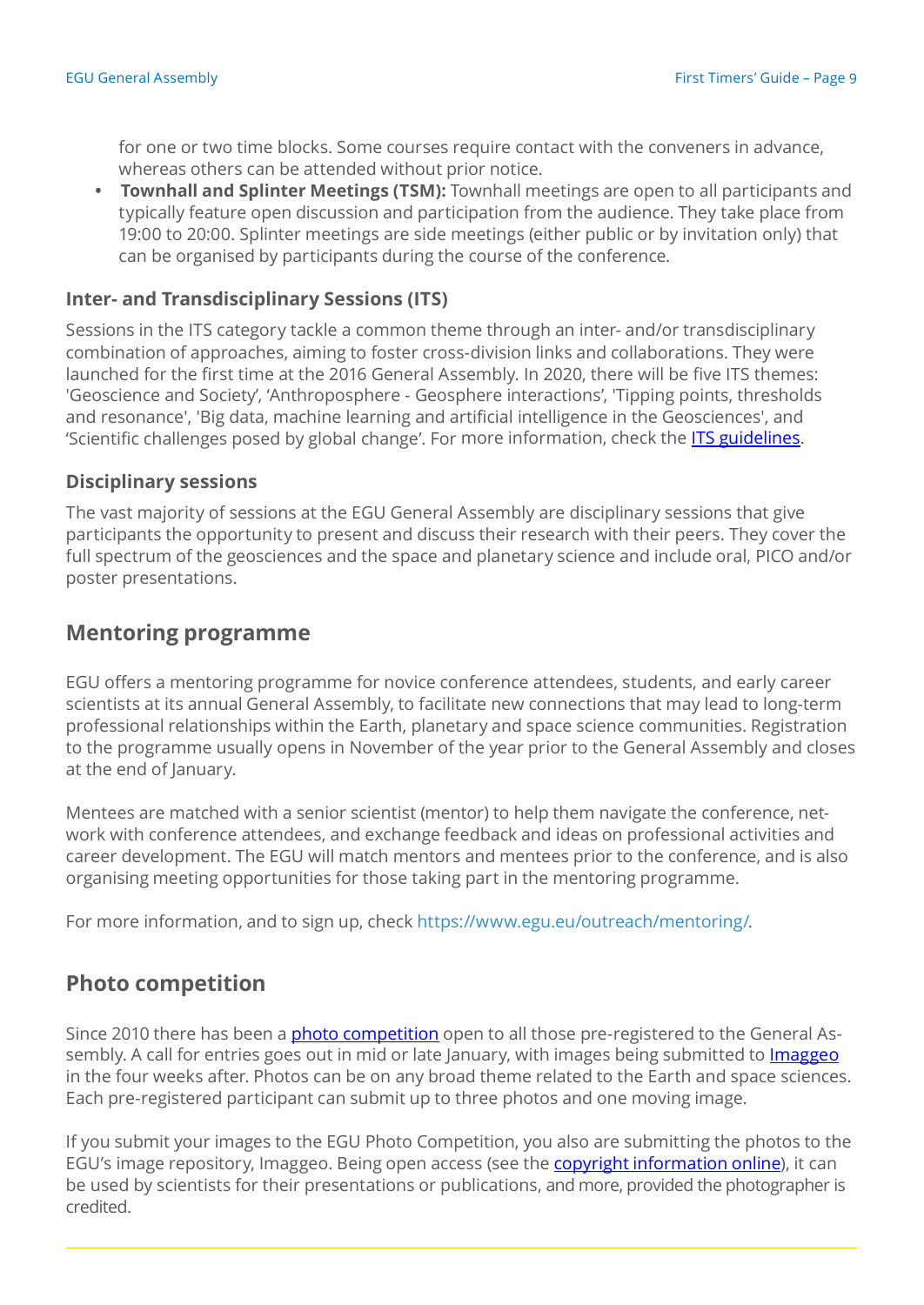You retain full rights of use as your uploaded image is licensed and distributed by EGU under a Creative [Commons](http://creativecommons.org/licenses/) [license.](http://creativecommons.org/licenses/)

Shortlisted photos are exhibited at the EGU General Assembly, where participants vote for their favourites. The winners are announced on the Friday of the General Assembly and receive a free registration for the following year's General Assembly. All finalists get one free book of their choice from the EGU library. Further [information](https://imaggeo.egu.eu/photo-competition/information/) and [previous winners](https://imaggeo.egu.eu/photo-competition/) can be viewed online at Imaggeo. The winning images are turned into postcards that are distributed at the next General Assembly.



One of the EGU 2018 Photo Competition winning photos: 'Remains of a former ocean floor' by Jana Eichel, distributed vi[a imaggeo.egu.eu.](http://imaggeo.egu.eu/)

## **Travel and accommodation**

#### **Food and drink**

In addition to the complimentary refreshments provided during the breaks, there are various food and drink outlets within the conference venue. There are also bakeries, cafes, restaurants and a supermarket in close vicinity to the meeting venue.

#### **Accommodation**

Information on accommodation options can be found on the [accommodation](https://egu2020.eu/register_and_venue/accommodation.html) page of the General Assembly website. Please note Mondial Congress and Events cannot guarantee accommodation after a certain date. Other accommodation options are:

- [http://www.jugendherberge.at](http://www.jugendherberge.at/)
- [http://www.hotelscombined.com](http://www.hotelscombined.com/)
- <http://viennacityflats.at/en/>
- [http://www.govienna.net](http://www.govienna.net/)
- <https://www.apartment.at/listings>
- <https://www.airbnb.com/s/Vienna--Austria>

This is not an exhaustive list: you can also consider other hotel booking websites such as [hotels.](http://hotels.com/) [com,](http://hotels.com/) [kayak.com](http://kayak.com/) and [expedia.com.](http://expedia.com/) When booking accommodation bear in mind that you will have a Vienna travel card for Monday–Friday, which covers the city area public transport.

#### **Getting to Vienna**

Vienna's International [Airport](http://www.viennaairport.com/) is served by many of the major European airlines and is 19 kilometres from the city centre. You can go from the Airport to the city using the City [Airport](http://www.viennaairport.com/jart/prj3/va/main.jart?rel=en&content-id=1249344074245) Train (CAT), [suburban](http://www.viennaairport.com/jart/prj3/va/main.jart?rel=en&content-id=1260752528082&reserve-mode=active) railway, [buses,](http://www.viennaairport.com/jart/prj3/va/main.jart?rel=en&content-id=1249344074246&reserve-mode=active) or a [taxi.](http://www.viennaairport.com/jart/prj3/va/main.jart?rel=en&content-id=1249344074251&reserve-mode=active) The CAT takes 16 minutes from Airport to Wien Mitte and fares start at €11 for a single ticket. Trains leave every 30 minutes. The S-bahn (S7) takes 25 minutes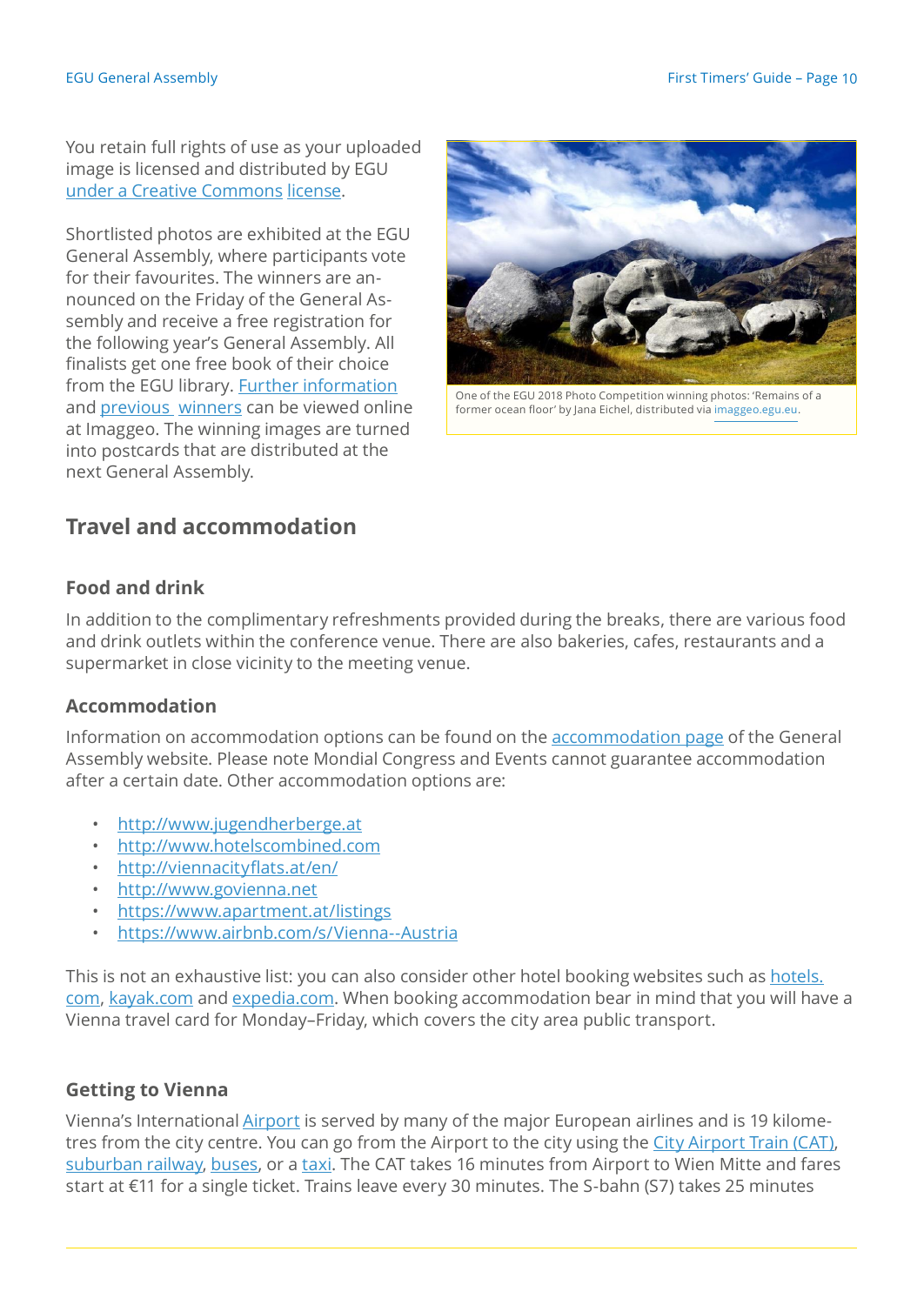from the Airport to various stations in Vienna centre: Rennweg (change for Sudbahnhof), Mitte, Praterstern, Traisengasse, Handelskai and Floridsdorf. A timetable is available online with trains leaving approximately every 30 minutes and fares are from €4.10. There are various bus connections from the airport to the city, that take 20 minutes. Buses go through the night and cost from €8 for a single ticket. Taxis are also available at the airport.

We strongly encourage General Assembly participants to choose, whenever possible, a low-carbon option to travel to the EGU meeting. Please see the section below for overland travel options.

#### **Overland travel**

For those of you who are interested in carpooling, the e-carpool site [\(www.e-carpool.eu\)](http://www.e-carpool.eu/) is useful and available in multiple languages, as is bla bla car [\(https://www.blablacar.com/\)](https://www.blablacar.com/).

#### **Travel from the UK**

The Man in Seat 61 [website](http://www.seat61.com/) is comprehensive and up-to-date, listing four different major paths one can take from London to Vienna by train, and one for train plus ferry (via Harwich & Hoek van Holland). See [this](https://www.seat61.com/Austria.htm#Vienna) link for prices and more information. If you prefer taking the bus, a few bus [companies](https://www.goeuro.com/buses/) offer coach services from London to Vienna at affordable prices, taking about 23 hours one-way.

#### **Travel from Germany**

From Cologne, Bonn, and Frankfurt there is a night train that arrives at 9:00 in the morning. All information on train travel from Germany to Vienna is available from [www.bahn.de.](http://www.bahn.de/) There are regular trains between Munich and Vienna, each taking around 4 hours. Another option is taking the [bus.](https://www.goeuro.com/buses/germany)

#### **Travel from northern Europe**

From northern Europe, it takes over a day to reach Vienna. From most of Denmark and the region around Malmö (Sweden), it is possible to travel to Vienna on a very long day. The fastest alterna-tives include a night train, such as the Austrian night train from [Hamburg](https://www.bahn.com/en/view/offers/night-train/nightjet.shtml?dbkanal_007=L04_S02_D002_KIN0060_NAVIGATION-LINKS-OEBB-Nightjet_LZ01) to Vienna. Check The Man in Seat 61 website for more information and routes from [Copenhagen](https://www.seat61.com/international-trains/trains-from-Copenhagen.htm) to Vienna, [from](https://www.seat61.com/international-trains/trains-from-Oslo.htm#Oslo_to_Amsterdam) Oslo or from [Stockholm.](https://www.seat61.com/international-trains/trains-from-Stockholm.htm#Stockholm-Prague)

#### **Travel from anywhere in Europe**

For European residents, the most economical alternative is usually an InterRail ticket. On an Inter-Rail [Global](https://www.interrail.eu/en/interrail-passes/global-pass) Pass, you can travel on trains unlimited for 5 days within a 15-day period. For more information on InterRail see [www.interrail.eu.](http://www.interrail.eu/) For route options, check The Man in Seat 61 [website.](http://www.seat61.com/)

Please also check train prices on the websites of national train railways, including the Austrian OBB or the Swiss [SBB.](https://www.sbb.ch/en/home.html) SBB offered discounts to EGU 2019 General Assembly participants travelling on selected routes: keep an eye out on the EGU General Assembly 2020 website over the next few months for information on 2020 discounts.

#### **Getting to the conference centre**

The [Austria](https://www.acv.at/index.en.html) Center Vienna (ACV) is the event venue and is located next to the 'Kaisermühlen-VIC' station on the subway line U1, which runs from the city centre (Stephansplatz) to Leopoldau: see image on the next page. On Wiener Linien, Vienna's main transport website, you can find [plans](https://www.wienerlinien.at/eportal3/ep/channelView.do?pageTypeId=66526&channelId=-47187) for public [transport](https://www.wienerlinien.at/eportal3/ep/channelView.do?pageTypeId=66526&channelId=-47187) in Vienna and a travel [planner.](https://www.wienerlinien.at/eportal3/ep/tab.do?tabId=0)